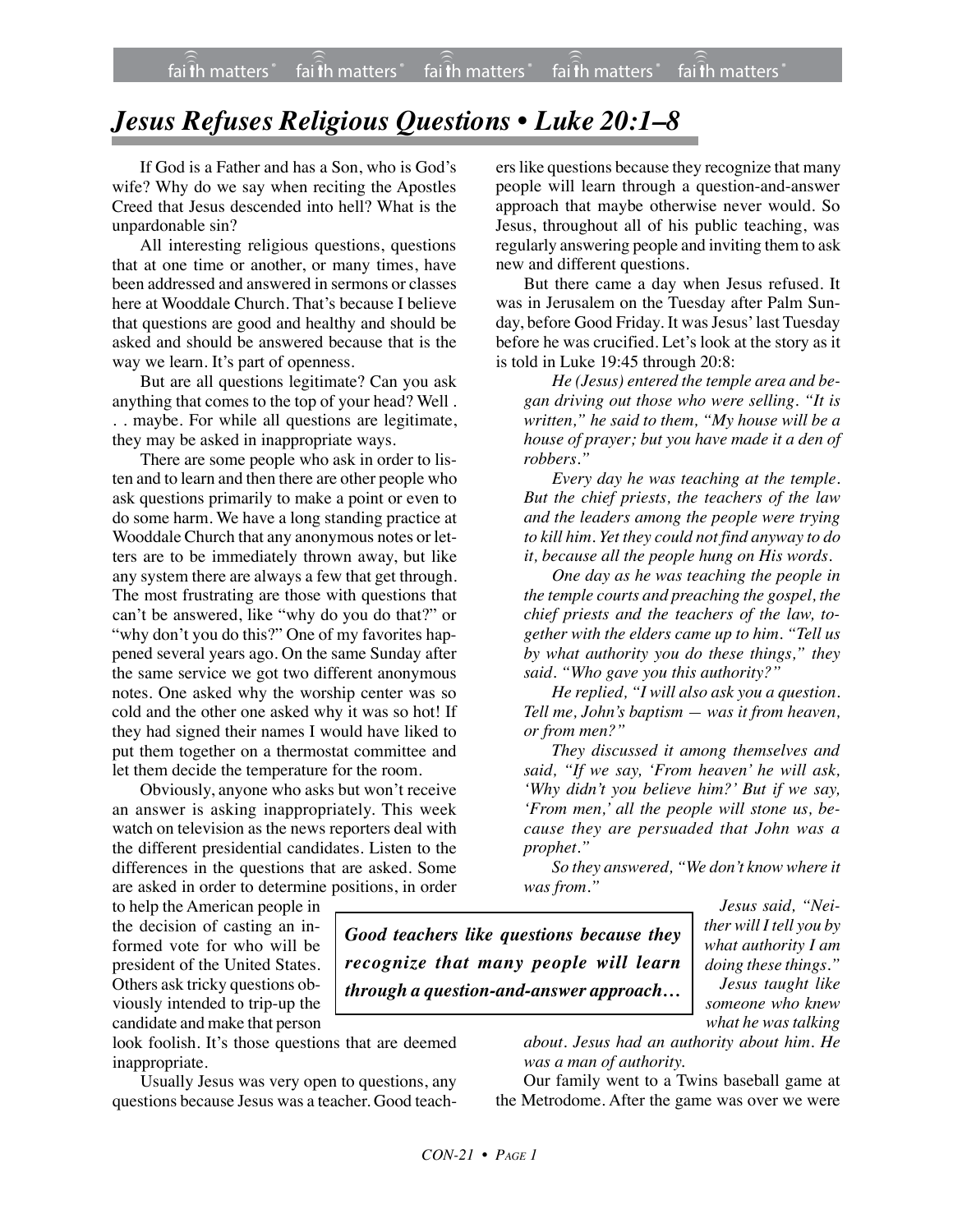walking to our car through the crowd when this older couple cut across our path. They caught my attention for a number of reasons. In a generally younger crowd they stood out as being a bit older, also better dressed than most, but also different in manner. The man walked and carried himself as if he owned the place. Then I did a double take and realized it was Carl and Eloise Pohlad — and since he owns the Twins I guess it's O.K. for him to look and act like he owns the place! But what's irritating to all of us is when someone acts like he or she owns the place and has authority but doesn't. You want to say, "Who do you think you are?"

That is what these religious leaders were wondering about Jesus. He enters the temple, he kicks out the hawkers who were selling sheep, pigeons and coins and then he stays. He gathered the people around him, started up his classes and began to teach them, with authority, about God and about the kingdom of heaven. Who did he think he was? Where did he get the authority to do this?

The guys who were upset with him came from the religious establishment. It wasn't just one group; it was three groups. The first was the chief priests. In those days the high priest served for a year and then retired. The retired high priests were called the chief priests. Then there were the teachers of the law. They were religious lawyers who specialized in all the intricacies of the Hebrew law. In addition were the elders. Those three groups together made up what was called the Sanhedrin which was the supreme council and governing body of Judaism in the first century.

They figured they were in charge. They had authority. They were the ones who determined what happened in the temple. They were the ones who accredited people to teach and no one had the right to overrule them unless, of course, it was someone who was higher up and the only ones who were higher up were the Messiah or God Himself.

I can understand their being upset. I think about it in terms of Wooddale Church. If some stranger comes in here and starts moving the furniture around and begins setting up classes and teaching about God and never checks with the staff here at Wooddale to find out if that's O.K., you can bet they are going to be confronted. And probably quickly! There will be the pastors and the elders, and if they start moving furniture they will really be in trouble because the custodians are going to confront them! They all would say, "Who do you think you are? You can't just walk in here and change everything around and set up your own classes. We have rules; we have brochures. You have to get all of this checked out first."

So these religious leaders come up to Jesus and asked two questions: "Tell us by what authority do you do these things?" and, "Who gave you this authority?"

In most cases, these would be reasonable, good, acceptable questions. But their motives were wrong. Look back in chapter 19, verse 47. "Everyday Jesus was teaching in the temple. But the chief priests, the teachers of the law and the leaders among the people were trying to kill him." They weren't interested in his answers; they were critics who were committed to his destruction.

Besides, this wasn't the first time these same guys asked these same questions. In John chapter 1 they went up to John the Baptist and asked him where he got his authority. In John chapter 2 the same group insisted that Jesus perform a miracle. "Come on, Jesus, do something! Make something dead, alive or something small, big. Do a trick for us as a sign so that we can check you out." They wanted to find out if he had authority and where he got it from.

Jesus had not only heard the question before, but he had also answered it before. In John chapter 10 when they asked him where he got his authority from he clearly explained that he got his authority from God the Father. He even did some miracles to accredit himself and prove he was from God. He said to them, "I and the Father are one." And they picked up stones to kill him. Just as they were putting their arms back to throw the first stones, Jesus said, "Wait a minute, what are you going to stone me for? Which miracle that I did are you going to kill me for?" Their answer in John 10:32 has to be one of the most significant lines in all the New Testament. They answered, "We are not stoning you for any of these miracles, but for blasphemy, because you claim to be God."

They understood fully who Jesus claimed to be and they understood clearly that he was God. No doubt about it. They had asked before. Jesus told them he was God and one who had authority. They had seen his miracles to prove it and this time around they were not looking for an answer. They were asking in order to turn the crowds that liked him against him so that they could kill him. They were on the attack and they refused to believe in him.

By the way, there are still some people like this today, too many unfortunately, who ask questions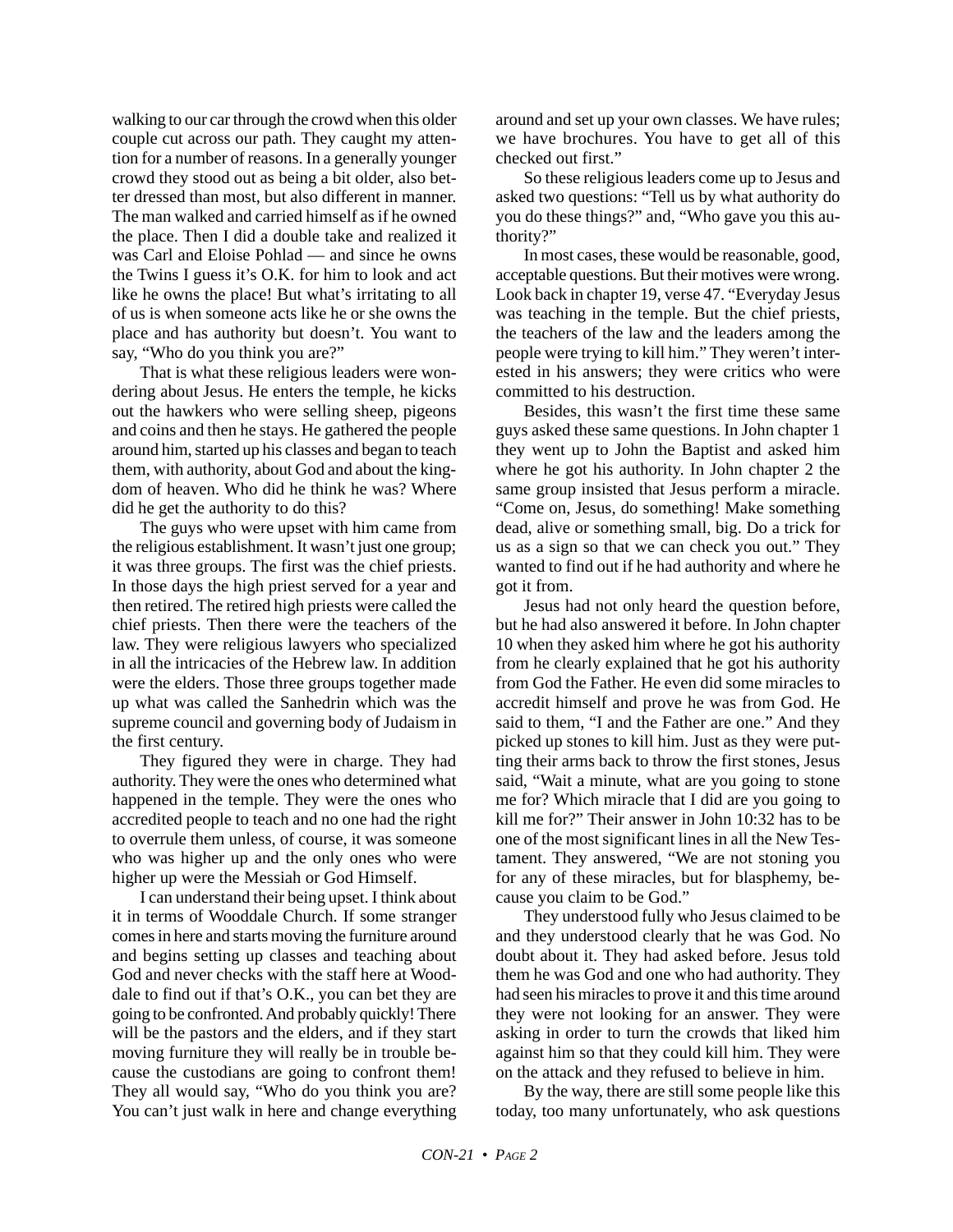to Jesus and about Jesus and get straight answers. They see his miracles but will not be convinced to believe. And sometimes they, too, turn out to be attackers against him.

Jesus was great. He saw right through them. He wasn't afraid of their questions. He was not unwilling to answer, but he had a better way to respond.

When I was in high school, I was on the high school debate team. I don't know that I was very good at it and our team didn't win a whole lot of things, but it was fun going around to the different tournaments at different high schools. When my group wasn't in a debate, you could go and listen to other debates. It was fascinating. Some of the debaters were sort of slow and stupid, but others were so quick, so knowledgeable, they would make you think to yourself, "I wish I could have thought of that!"

I read how Jesus handled these tough questions and I think to myself, "I wish we could have had him on our team — we would have won all these debates!" He is so bright, so alert, so insightful, so masterful. What Jesus did was answer their question with a question. He said, "Tell me, John's baptism — was it from heaven or from men?"

Jesus wasn't trying to be mean or tricky. What he was seeking to do was to force them to deal with the real issue that was behind their wrongly motivated questions. Remember that John the Baptist was Jesus' forerunner. He was a prophet. I think in some ways he was a rather strange character. He dressed in non-conventional clothes; he was sort of

an anti-establishment guy; but people just loved him.. He lived out in a desert. He was a shouter — a hellfire-andbrimstone type preacher. People came by the thousands

out of the villages and cities to see him and hear him, and when he spoke God grabbed their hearts. He would call on them to repent of their sins, to be publicly baptized as an expression of that and people did it by the hundreds and by the thousands. It was a phenomenon. He also said that his main job was to prepare the way of the Messiah and he announced to all of his followers that the Messiah was Jesus. Eventually, when he was martyred, many of those same people, believing what God had to say, became followers and disciples of Jesus.

What Jesus' critics said about John and about his baptism would determine what they would have to say about Jesus. So Jesus' question back to them was to find out where they stood and to make them declare it. In the process they switched roles, and this put the other guys in a dilemma instead of Jesus.

These religious leaders who were supposed to be so smart and so articulate were unable to answer him. They had to huddle. They whispered to each other and one of them said, "What we ought to do is say, 'He was from heaven.'" Another one said, "If we say that, then Jesus is going to say, 'If John was from heaven, why didn't you believe in him?' Then what are we going to do?" Somebody else said, "We can't say that; let's just say that he is from man. John the Baptist, he was a charlatan if there ever was one — God had nothing to do with him, it was all a fake. Let's just go out and say that." Somebody else said, "If you go out there and say that, all these people who think he was a prophet from God are going to kill you. You say it, I'm not going to say it!"

And so they went back and forth. It was a great tragedy, not only the words they said, but the process they followed. For there isn't a hint that they were seeking after the truth. There is no indication they wanted a right answer. They weren't seeking after God. All they wanted to do was to get their own way and to come up with some kind of politically appropriate answer so they could deal with the opinions of the crowds that were surrounding them.

There is a heavy warning there for us. When we grapple with tough issues, with questions of truth, with whether or not a message is from God or

*He (Jesus) is not afraid of any question, nor does he lack any answers.*

is a human message, with issues of baptism and how to deal with who Jesus is and what he has to say — we need to avoid just giving the po-

litically acceptable answer. Our greatest concern shouldn't be what our parents have to say or people from church, or those at work, or our circle our friends. Our concern must be, are we seeking after God? Are we hungry for the truth?

Do you get the irony of this? These are the guys who said, "We are the religious authorities. What authority do you have?" You know the type, the ones who have all the answers. They really had no answer at all. They couldn't answer a basic, religious, spiritual question. Even after they consulted with each other, they couldn't come up with an answer. It was a pathetic thing. And by admitting that they